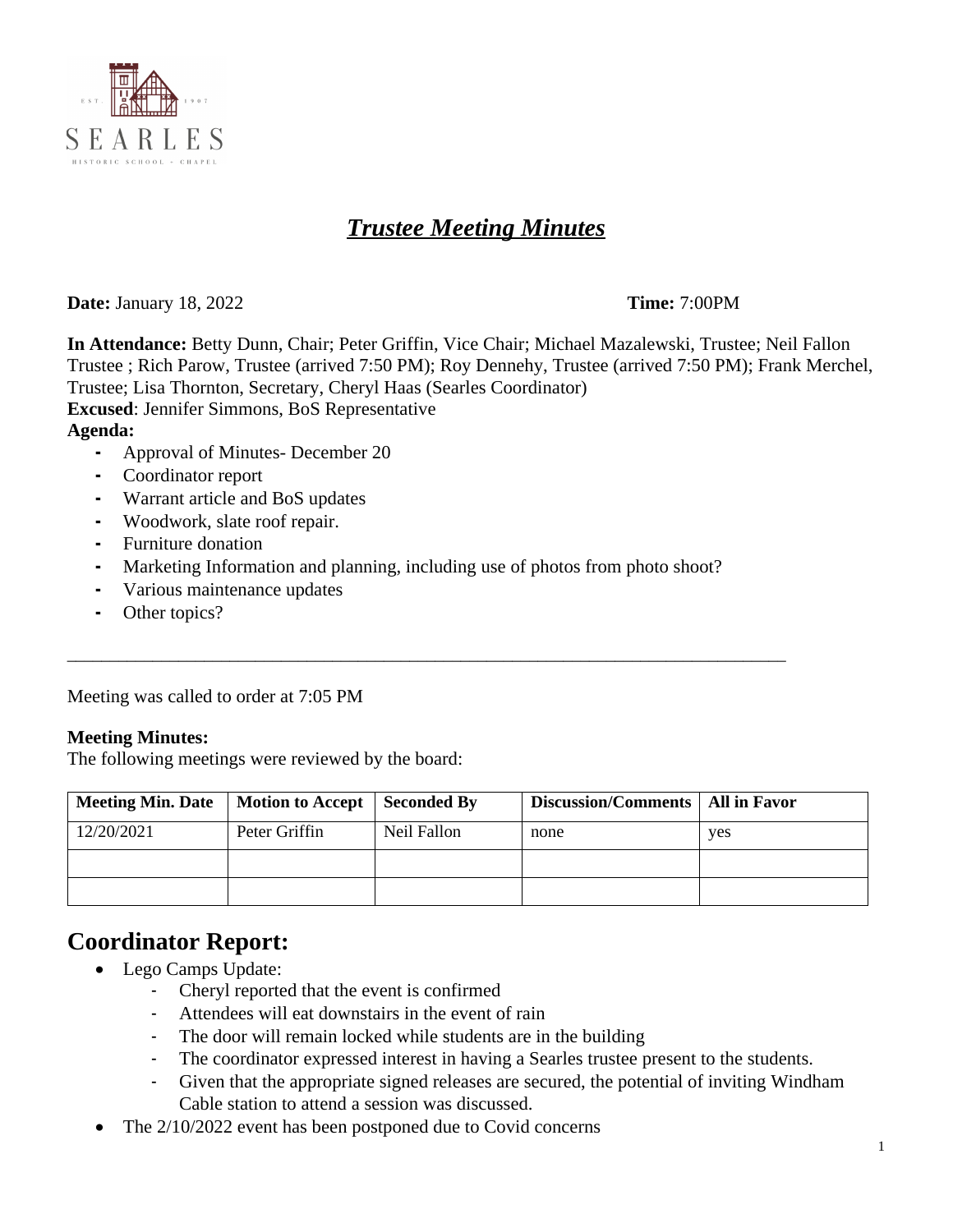

- Photos from the Eventfully Yours 12/21 event are discussed. Cheryl is waiting for permission to post.
- Instagram: The password has been recovered and is now functioning.
- Facebook: Cheryl is now able to tag @ Searles Chapel.
- Lock box: For the purposes of security Betty will look into changing the code giving access to the lock box
- Wedding reception request for 12/31/2022 event: The trustees were in consensus to approve client request for a 1:00 AM (1/01/23) end time.
- Star Events: Trustees were in consensus to allow Star Events vendor fair booking for 3/13/22 or  $3/20/22$  which would consist of  $25 - 30$  vendors. Vendors will provide their own tables but are allowed use of Searles chairs
- Cheryl will coordinate with Dennis S to verify the cleaning costs incurred for each event to date.

# **Warrant Article & BoS Update:**

- Betty reported the wording of the article had been revised to her satisfaction.
- Jennifer Simmons will present the article @ the Deliberative Session on 2/12/2022
- Potential resources available to get the word out in support of the article were discussed e.g. Face Book, Letter to the Editor (Windham Independent, Derry News), Windham Uncensored, community members letters of support, etc.

### **Woodwork & Various Maintenance Updates:**

- **1. Woodwork**:
- Tyler Palmer will begin work on the woodwork on Wednesday 1/19/22.
- Mike will provide a project update statement and Lisa will take photos to use for the Moose Plate Grant Progress Report.
- Discussion ensued regarding applying a polyurethane finish coat: 1) Is the cost covered in the job spec?, 2) Would this meet the Secretary of the Interior Standards?
- Mike will request John Indelicato to drop by and monitor progress on the project.
- 2. **Slate Roof Repair:** No update
- 3. **Chapel Door Replacement:** It is unclear if the 2021 Maintenance Budget is still available to cover a portion to the costs of the door replacement.
- 4. Meeting with Dave Sullivan & Dennis Senibaldi: Whereas, there is a variety of maintenance concerns (e.g. door replacement, exterior painting, etc.) which require clarification as to funding sources it is agreed that a meeting with D. Sullivan & Dennis Senibaldi is in order. Betty will arrange meeting and advise trustees of date/time.

#### **Furniture Donation:**

 Trustees reviewed best location(s) for the breakfast buffet given the dimensions and potential impact on seating availability in each room.